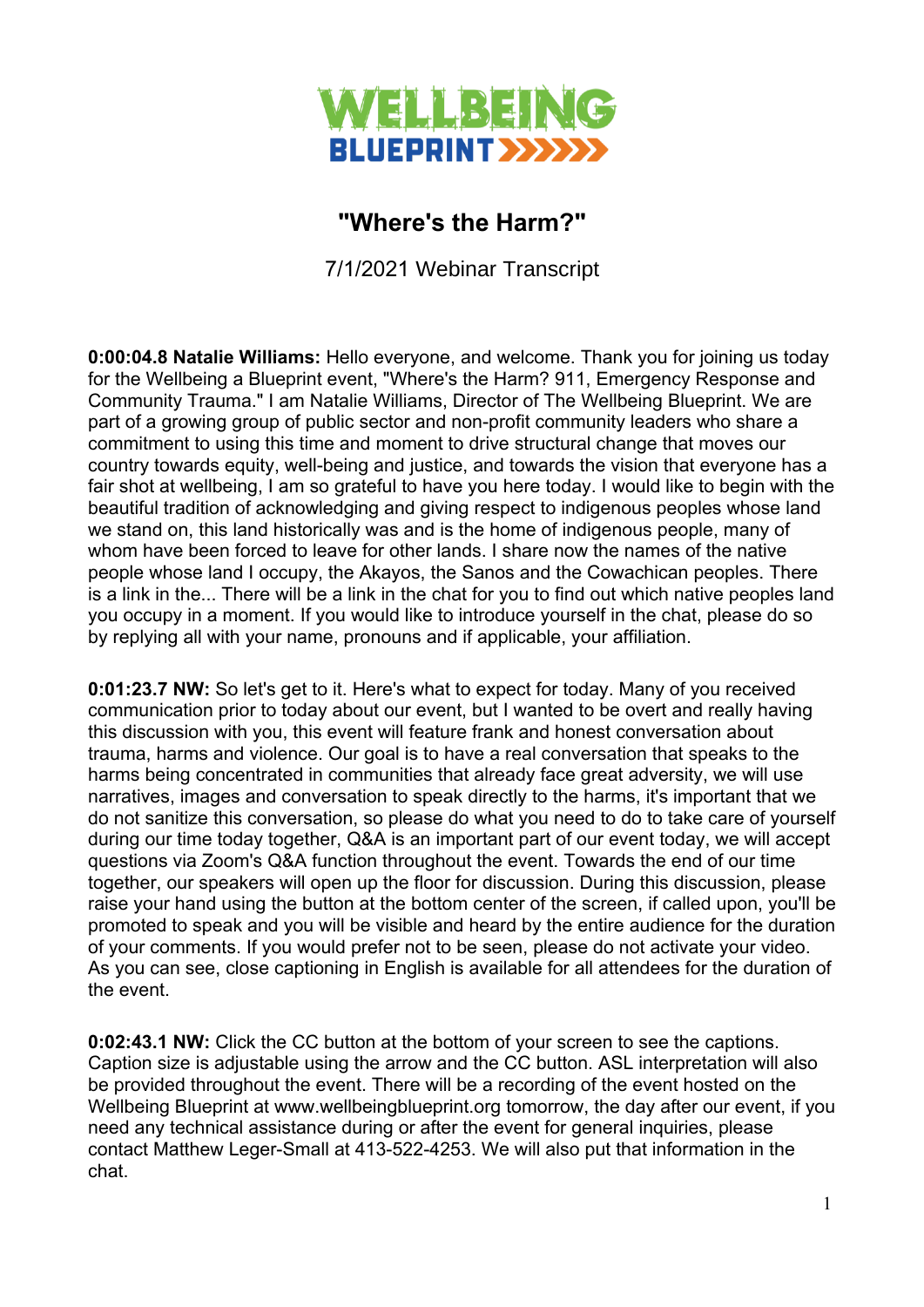Our event today is an opportunity for us all to learn about systems that we may have engaged or we may have not, it will provide educationists the discussion on the history and the current day impact of the 911 system. We will have the opportunity to learn and sit with the harm and the trauma created by people and institutions that are supposed to protect and heal. We will get first-hand information through the lens of experts who study and implement emergency response to the most vulnerable communities. I wanna highlight that today's conversation is not just about the police, and leave you with that this discussion is about a systemic issue that must be examined at the root and not retooled, but instead transformed.

**0:04:10.0 NW:** So today, we have an amazing opportunity to talk to two leaders who will speak through their experience experienced research and direct practice on how they mobilize change through these systems. First, I'd like to start with Dr. LJ Punch, known as the saint of the streets. He is a trauma surgeon who is transforming communities through providing advocacy, care and building systems of wellbeing for all people in and out of the operating room. He's the founder of The T, a Trauma Recovery and Education Center in St. Louis Missouri, he has an extraordinary bio and quite honestly, is one of the most inspiring human beings and physicians that I've ever met. Thank you, Dr. Punch for being here. Next, I will introduce Dr. Rebecca Neusteter, Rebecca is Executive Director of the University of Chicago's Health Lab and the Director of Transform 911, a national campaign to re-shape the 911 system. Rebecca is a tireless advocate for change and wellbeing. She's committed her career to telling the truth about systems and the harms they create with the goal of creating transformation and equity for all people. Rebecca is a champion of honest and real change that is centered in community. I will now hand it over to Dr. Punch, to take us through his lens and his experience, and give us a bit about what he's experienced as a surgeon and as a community leader.

**0:05:49.1 Dr. LJ Punch**: Thank you so much, Natalie, and thank you to the Full Frame Initiative and the Wellbeing Blueprint for holding this space. A unique and an exciting space, a space desperately needed in our country and in this time. So yeah, I am LJ punch and I'm a trauma surgeon, trained as a trauma surgeon, and I have spent the last two decades in proximity to the experiences of people whose bodies have been physically injured by the energy transfer that is trauma and that 20 years of seeing hurt people in many different environments and in many cities including St. Louis and Baltimore has created in me, a very, very profound awareness of the ways in which trauma is really the root of so much of what we see plaguing the health and wellbeing of people that we try to serve inside healthcare. I, in that practice, have become a community health advocate, an advocate recognizing that trauma is a communal experience, it is frequently energy transfer that occurs between two people and within a community, and therefore cannot be healed without community, and that simple foundation is really going to drive a lot of what I wanna share with you all today.

**0:07:26.9 DP:** Again, it's already been mentioned The T, you see the logo there, standing for no more trauma, and also the symbol of a tourniquet is a building, a place, an idea, an organization in St. Louis, which is working out the ways in which trauma is the foundation of so much of what hurts our communities with a specific focus on the role of opioids, bullets, homelessness and COVID-19 since the pandemic began. And that work has really been completely transformed by this last year and a half, as our country, our world has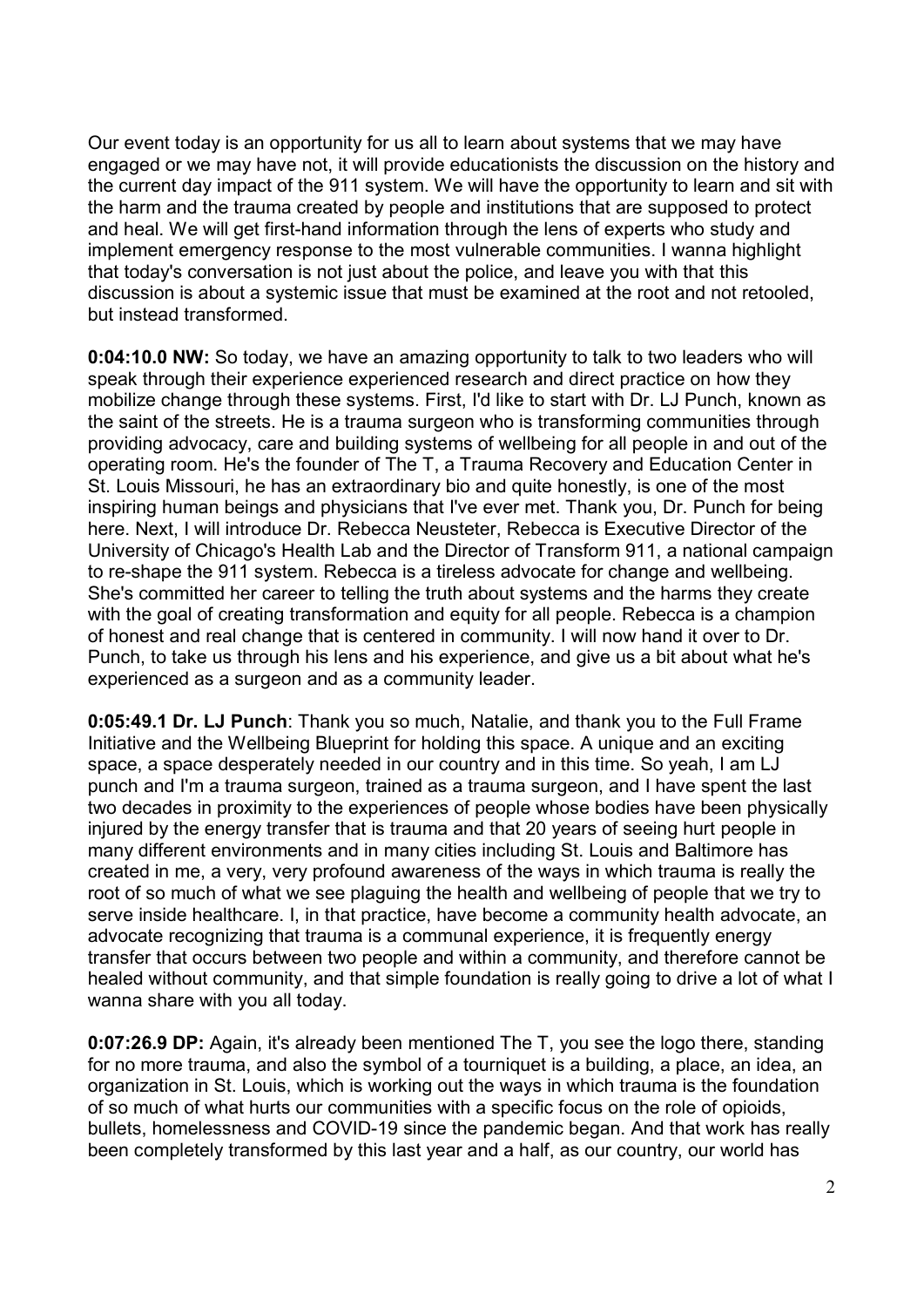gone through such unprecedented times, times in which so much creative and wonderful changes occurred, some change, which I'm gonna be sharing with you later on in this presentation.

**0:08:18.1 DP:** I'm gonna need though, to open us up to start talking about trauma and what happens when bodies experience trauma, when bodies physically experienced trauma, they break and they bleed, and so we're going to have some things in here that are going to depict blood and the physical experience of trauma, and I know there's no way in a group this large that there aren't people who haven't personally experienced significant trauma, so I just wanna let you know that we are going to do that and we're also going to have some music that we're getting ready to play right now, that will probably come through the speakers a little bit louder than my voice is coming, and it's a little bit intense, but it's straight up, and I think it really, really is incredible that words that were written in 1990 are as relevant as they are today. So without any further ado, let's go ahead and get into the slides.

## [music]

**0:10:10.3 DP:** 911. What does it mean to you? When I share these words from Public Enemy, I show you a picture of an ambulance and blood on the ground, what feelings, what emotions, what thoughts? Do they evoke thoughts of safety and protection or fear and past memories of pain? Do they intrigue you and make you curious about what might be happening at the scene, or do they cause you to be overwhelmed with worry? Right now, what I wanna do is take a little bit of time, and this is important because if we don't know how we feel, it's impossible to take new information and ideas in, right? So I want us to spend a little bit of time in the chat, if you could just throw up a sentence, throw up some words, give us some imagery and let us know what this image and what 911 means to you, we're gonna take about 90 seconds to let people throw some stuff up into the chat.

## [pause]

**0:12:40.0 DP:** The chat is filling up with an incredible array of reflections that range from the absolute terror of losing control and being hurt, to the financial reality of what it is to dial 911, to the way in which something seems like it can be helpful and oftentimes is helpful in ways, but maybe for others a scene in which there is no help to be gotten. Concern and a loss of control, and many, many words that express fear and terror. Let's go on to the next slide.

**0:13:32.4 DP:** I wanna share a little bit what it means to me, and I appreciate everyone's candid remarks in the chat of what I'm seeing, and certainly what I have seen initially, was the way all of this presented to me in the beginning of my training as a trauma surgeon. Which was the unfettered and uncontrolled response of my own sympathetic nervous system telling me there is threats in the area, and I am not safe. That single message that we get when someone is hurt, when someone is bleeding, when there has been conflict, when something has happened, where someone has taken something from someone else or hurt someone else's body, invokes in us an ancient deep, well, well, well rehearsed set and cascade of events in which we go into a response, which is programmed to keep us alive when our brains can't really figure out what's going on. The fight, flight, freeze and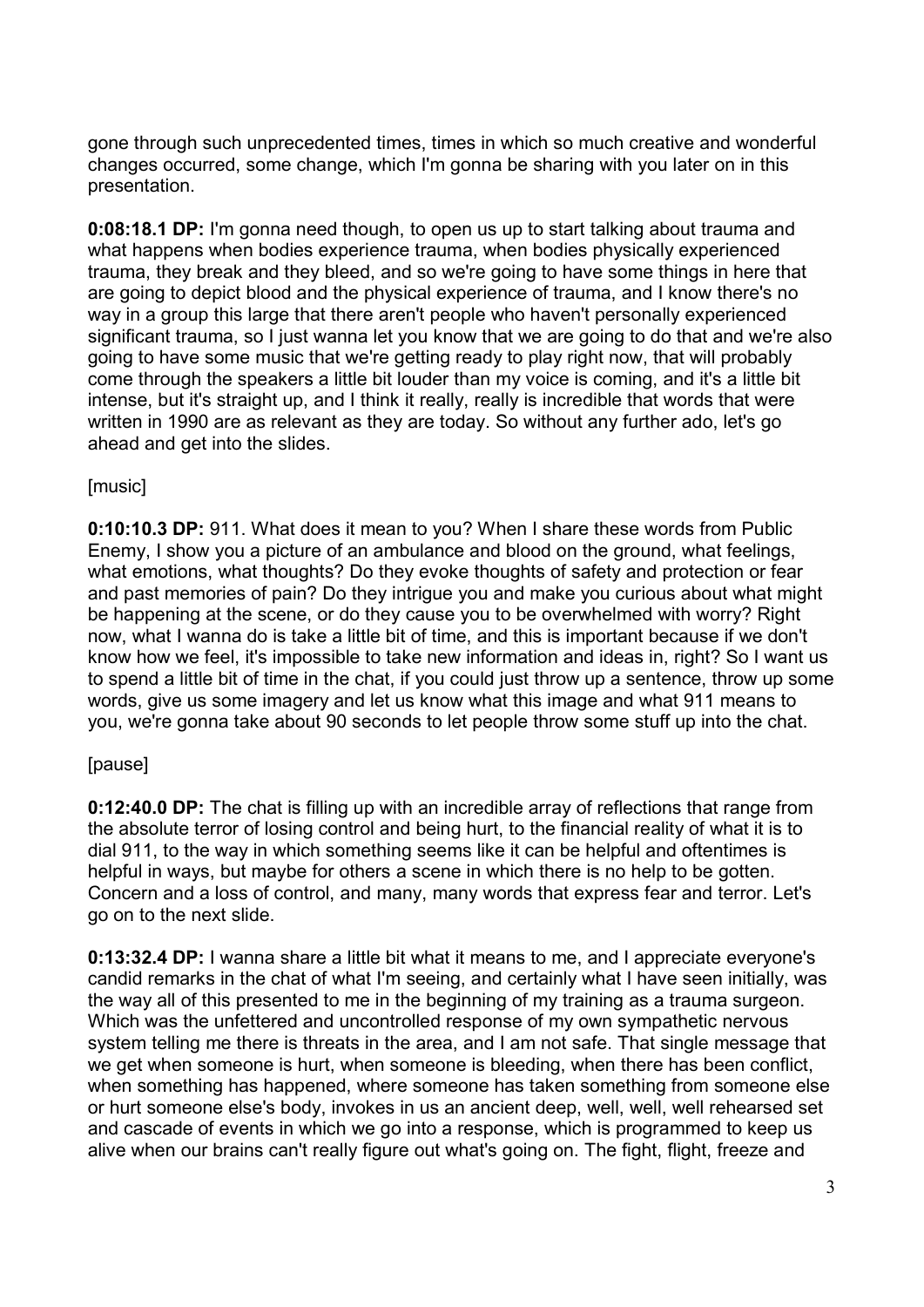fawn response. The way in which we automatically respond to that terror is something so deeply programmed in us, we cannot bring it to consciousness in the moment unless we deeply practice and train ourselves to not be controlled by that response.

**0:14:53.9 DP:** Those fight or flight responses really drive so much of what I see around the experience of what it is to call 911. There might be a scene where someone has been hurt, or again, something has occurred which has caused someone pain or suffering. And the thought is, we cannot in this place handle what has happened. That the primary feeling out of that fight or flight is right now in this moment, there is not enough resource here to manage what's going on in the scene, and so we need help. The primary feeling, therefore, that flows out of that fight or flight response, as soon as the brain comes back online is, where is the help? When people are brought into the emergency room after calling 911, for instance after being shot, a thing that I have seen so often as a trauma surgeon. The thing is, where is the help? The look and the need intensifies, because now someone has gone from a scene where trauma or pain have occurred, and they're in an environment of strangers looking to see who is there to help. And unfortunately, what I have seen over and over and over again that at each step of the way, each inch they move away from the scene where the event occurred, they are driven further and further into obscurity and removed from their identity in a way that literally drives the bullets that entered their bodies deeper.

**0:16:36.9 DP:** What I see when I think about an emergency response system and the way it exists in this country is a beautiful array and a deep intent, for the healthcare system to make sure that people get to hospitals so that they can stop bleeding and have lives saved. And I see that help totally enmeshed inside a system, which is there to enforce law and assess criminality. The juxtaposition of those two things burdens patients and burdens families with an unbelievable amount of additional trauma, and it's this part that I really wanna spend some time unpacking today. Next slide.

**0:17:25.2 DP:** When someone has been hurt and they are bleeding, there is literally only moments before their life will end. We know that time is life when someone has been injured. In fact, the entire body of care that we give inside the US healthcare system and trauma system, once someone has been brought by emergency responders that were triggered by 911, is based on the experience of an orthopedic surgeon who lost family members after crashing a plane in the late 70s. He was able to provide more care to his family members then the local hospital where he was taken. The extreme grief of losing his wife and one child and to care for the trauma in the bodies of the children while he himself was still hurt, caused him to create a system, which is a systematic way of approaching people who have been injured. ATLS, adult trauma life support.

**0:18:32.4 DP:** And while that system is so very good at assessing and stopping and making sure that people's body survived, it falls so sort of acknowledging the bodies in which those people live, being part of a whole human being. It includes from the time people are assessed at the scene by the paramedics, getting stripped of their clothes. It includes being searched rigorously for injuries. It includes being prodded with needles and given medicine that can cause disorientation. It includes painful assessments of body parts and all of that occurs without necessarily making the connection at any point in time, that there's at least one person there who's there just for you, and wants you to know that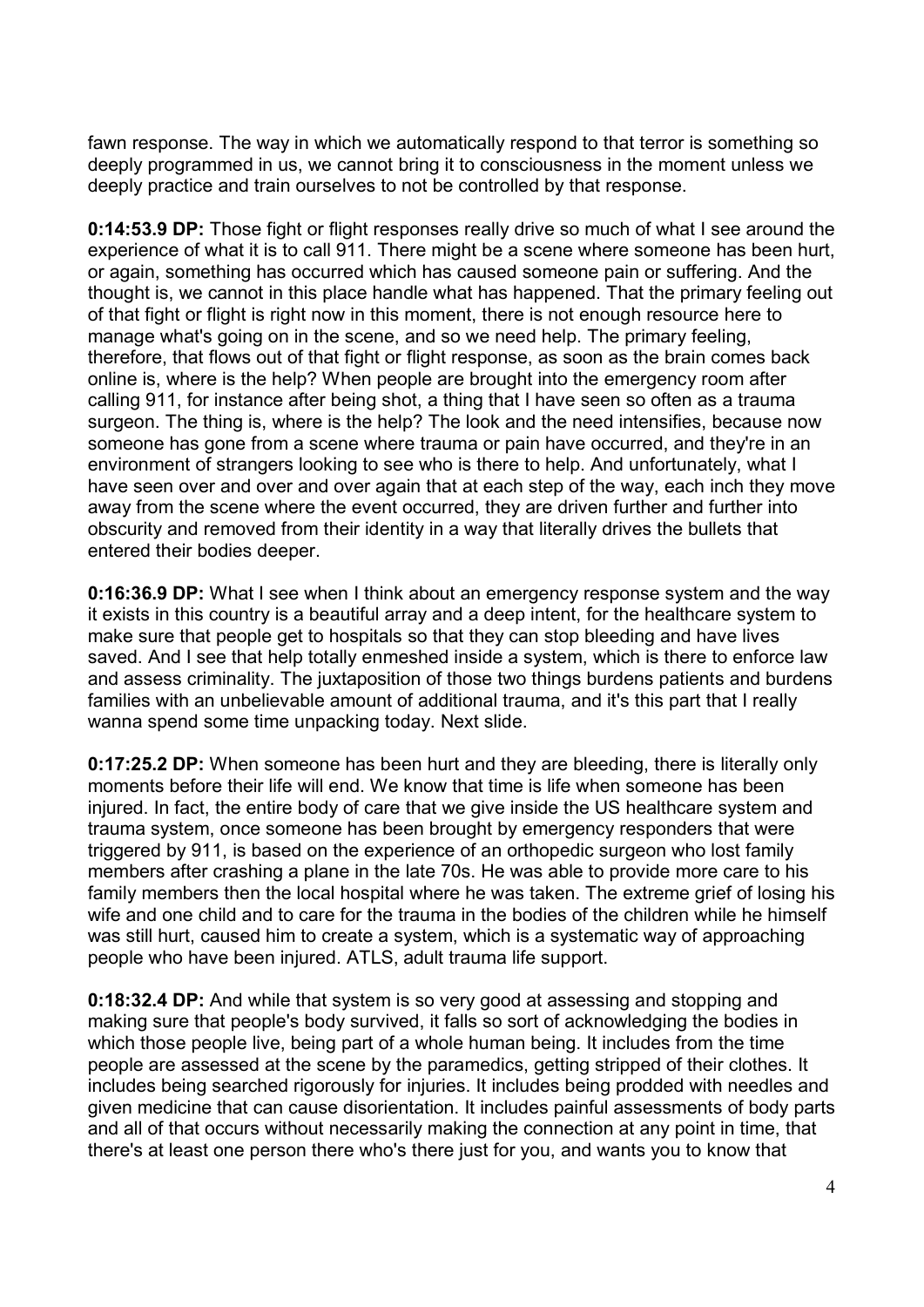you're safe now. Next slide.

**0:19:30.8 DP:** As I have grappled with that harsh reality, there's another depth and another level that many, many, many urban centers deal with, which is the truth that even when 911 comes to the scene, there is often not a fast enough response to save a life. This picture are the 20 children and six administrators whose lives were lost in Sandy Hook Elementary in Newtown, Connecticut, in December of 2012. The loss of these children, these precious children, ignited a nationwide discourse amongst the trauma responder community asking what could be done so that less people die in mass shootings. And from that, came the outpouring of the national Stop the Bleeding campaign, which was designed around the idea of making community members first responders, understanding that in a mass casualty like this, there's simply not enough emergency response and not enough time to save the lives that could be saved, and while that campaign is riveting and important and has been brought widely to schools, and businesses, and public spaces around the country, why is it that it was this event that caused us to recognize that people should be trained and equipped and ready to respond to life-threatening injuries? Because when someone is bleeding, time is life, and 911 responses cannot get there fast enough to ensure that every life will be saved.

**0:21:13.5 DP:** I was ignited by this campaign and decided to bring it to the streets of St. Louis, after I joined the community in 2016, I was out doing community engagement around the issue of so-named gun violence, when a community member came face-toface with me and made it clear that while I had a shiny white coat and worked in a big fancy building, one of the best hospitals in Missouri and one of the best trauma centers in the country, they had no sense of my presence in their neighborhoods and in their community. They didn't have that one person assigned to ensure that they matter as people, and that they were safe. So, I decided to take the national Stop the Bleeding campaign, before 911 arrives, and twist it, and morph it, and change it. Not just to be something that was for schools, that was recognizing how important that is, but bringing it to the lives of people who day-to-day were dealing with the impact of trauma and violence. Next slide.

**0:22:23.3 DP:** Through that work that began in 2018, I began morphing and changing the national Stop the Bleeding message, because so much of it is based on this idea that the first thing you do is call 911. But the truth is, studies from the trauma world have shown us that your likelihood of surviving is less if you wait for an ambulance, if you've experienced penetrating trauma, being shot or stabbed. Trauma that's likely to cause a body to lose its life from bleeding. In fact, a study done in Baltimore that had been previously done in LA, looking at 100,000 people who were injured and then went to trauma centers, found that their chance of dying was 11% if they went in an ambulance and only 2% if they went in a car. We had to change what Stop the Bleeding was telling our community members, so we didn't put inside them the false idea that they were powerless to get themselves to the hospital and that it was better to wait.

**0:23:27.5 DP:** The truth is, 911 can sometimes be a joke. Because the words that Flavor Flav was playing down in 1990 are true today. If the ambulance can't get there fast enough and take you fast enough, the five, 10 and 15 minute delay, can be the difference between life and death. This is one of the first ways in which my work as a trauma surgeon really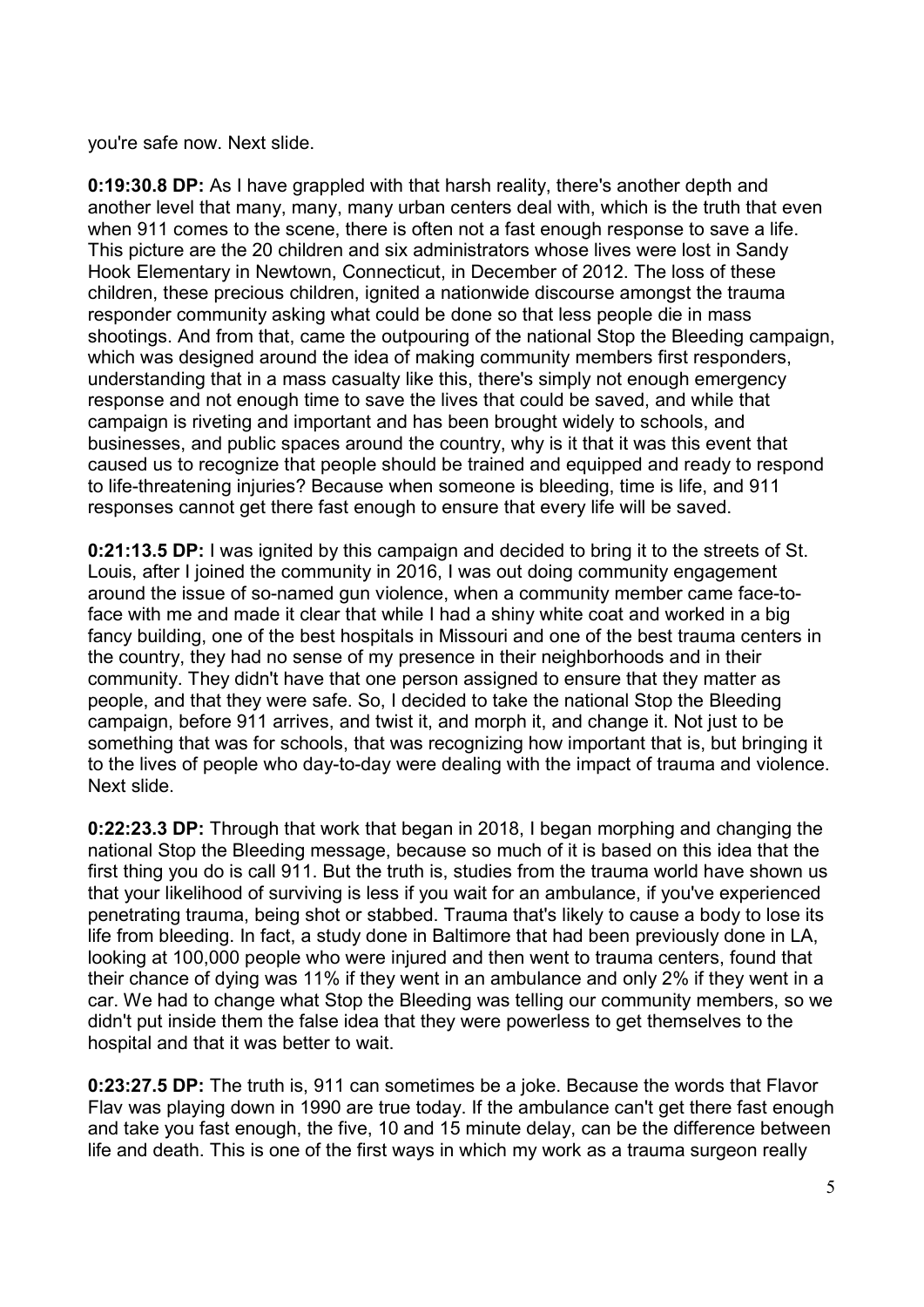started to dig into what 911 is all about. Next slide. It's interesting, 'cause as we started teaching this in the St. Louis region as part of the T, there was a lot of criticism that no one's gonna respond to that, no one's gonna actually help somebody, no one's actually gonna be at the scene and do something but we found that by teaching the class the way we taught it and making sure everyone had a trauma first aid kit, and over 50% of the people were confident in their ability, confident in their ability to save a life and stop the bleeding. And many, if not all, improved their confidence level in their ability to intervene. Next slide.

**0:24:32.7 DP:** It's not just what happens before the ambulance arrives, it's what happens inside the ambulance. This was a study that my group did through the leadership of Erin Andrade, who's now a fourth-year surgery resident at Washington University. She noticed, along with her resident colleagues that there seemed to be a difference in which people were being brought to our hospital system and center, based on race when they were adolescents. We have a trauma center that's on a very large street, and if you're coming south, the first building you hit is the Children's Hospital with a trauma center. If you're coming north, the first hospital you hit is an adult hospital with a trauma center. They're right beside each other, and the only reason why you end up in one versus the other is if the ambulance decides to drive another block.

**0:25:28.4 DP:** This study looked at the way in which African-American adolescents were more likely to be triaged to the adult trauma center, rather than the pediatric trauma center for the same age and same severity of injury. That created a whole cascade of decreased support in social work, increased likelihood of being discharged from the ER with an opioid, rather than actually having a plan for pain control outside of opioids, and an increased likelihood of returning to the emergency room with a problem in the next 30 days. This is a real example in which harm is being done at every level, simply because black children are being assessed to be more adult than they actually are. Another way in which 911, an emergency response, taking people out doesn't have that one single voice saying, "I see you as you are and you're safe now." Next slide.

**0:26:26.7 DP:** What I'm getting at is this tension between 911 being a mechanism for getting healthcare, a magnificent healthcare system, at times detached of a presence to people by literally ripping them out of their environments as they're getting access to emergency care, all within a structure whose sole purpose is law enforcement. There are so many opportunities for acts of commission and omission to bleed into these interactions which can cause the kind of suffering and pain I've already alluded to. Enforcement rather than care. Arrest, rather than freedom. Assaults. Literally being further traumatized physically and emotionally by being called a criminal rather than a patient. And then the delays, the detaining, the deception as if help was on the way, when I have heard stories from patients who I take care of, that they have not just only called 1-1 and had to wait, but they've literally been hung up on when they're in the middle of a tragedy. And the fact that this system is the default system that everyone believes is the only way to get help, is in and of itself, one of the worst acts of omission I've seen and one that I actively try to teach differently. Again, we teach people how to stop the bleeding. Next slide. How did we get here? How did this happen? How did a system for care get enmeshed in a system for enforcement? I'm not gonna tackle that, I'm gonna let Rebecca tackle that in her slides coming up next.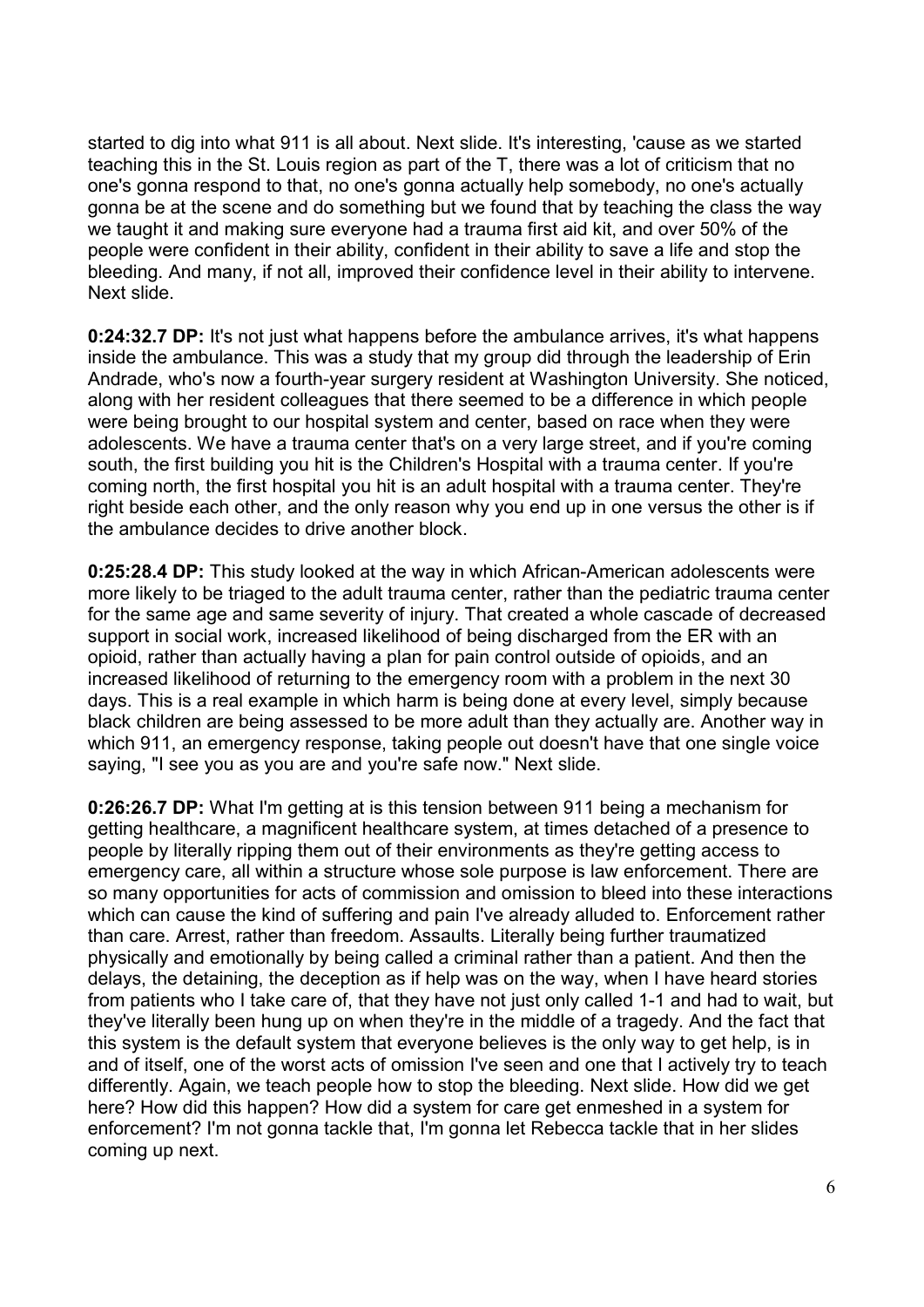**0:28:27.1 Rebecca Neusteter:** Thank you, Dr. Punch. For the work that you've done today and the work that you're doing every day, we're all incredibly grateful for the perspective that you bring, and the creativity and the experience and perception. I really appreciate what you've shared, is very heavy. I'm feeling it. I know that all of you are as well. I also wanna thank Natalie, for moderating this panel and the Full Frame Initiative for having us all today, as well as the Well-being Blueprint, which has been incredibly influential to us as we're thinking about our Transform 911 initiative. But I just wanna give a little bit of context about 911 nationally. How it came to be and how it operates. Dr. Punch has talked about what happens after people call 911, I think it's important to also understand how 911 itself operates. And many of us as children, maybe children that we spend time with are familiar with this game of telephone, in which one child whispers a word or a phrase into another child's ear and it gets passed along from person to person until inevitably at the end of that chain, the words and the phrase have changed, sometimes very significantly. And so we see in this example, that the word goes from peas, to bees, to knees, to cheese, to fleas. And this isn't so unlike the 911 system itself, because it's not as though you pick up the phone and you speak to just one person.

**0:29:55.0 RN:** A caller who calls 911 speaks to sometimes two people, an operator, a call handler or a call taker. That person then enters information into a 911 system, that system is then taken by a 911 dispatcher. The 911 dispatcher then deploys whatever they've deemed as the appropriate response for that particular call. There's sometimes as many as four different people that are interacting with the same call and that's if the call is only coming in once. If the person repeats the call or multiple people are calling about the same thing, then this entire cycle is again replicated over and over again. It can be very confusing, and it is in fact the real life game of telephone. It's also a completely blindsided, one-sided operation. When we talk about blind spots, 911 is by definition a blind spot. You're listening to one person's side of the story and you're intuiting it as though it's truth. There are major problems with that, which has resulted in harm in many communities across the country, as we see biased calls and other kinds of calls that result in harm because of basic omission.

**0:31:08.0 RN:** Next slide, please. One particularly pronounced example of the game of telephone having real life and death consequences in the 911 system is the case of Tamir Rice. If you listen to this 911 call, which is available on the internet, it's been [0:31:26.4] . I encourage you to listen to it if you haven't ever listened to it before. The caller expresses extreme amounts of skepticism at multiple points, at least four times, during a very short call with a 911 call taker. The caller expresses that this might be a child playing with a gun, emphasizing multiple times that this might be a child and that it might be a toy gun. The call taker does not enter any of that skepticism into the call taking record, into what we call the computer-aided dispatch system or the CAD. Instead, what was entered,

**0:32:05.9 RN:** So these officers were primed for the worst possible scenario, a person with a gun at a playground, and they entered that situation recognizing that there might be people in danger. They didn't have any of the skepticism that they needed in order to understand that there might be something else going on there, just a child playing with a gun. We'll never know if those officers would have acted differently had they have had that

it was a gun call at a park. No reference to it being a child, no reference to being a toy gun.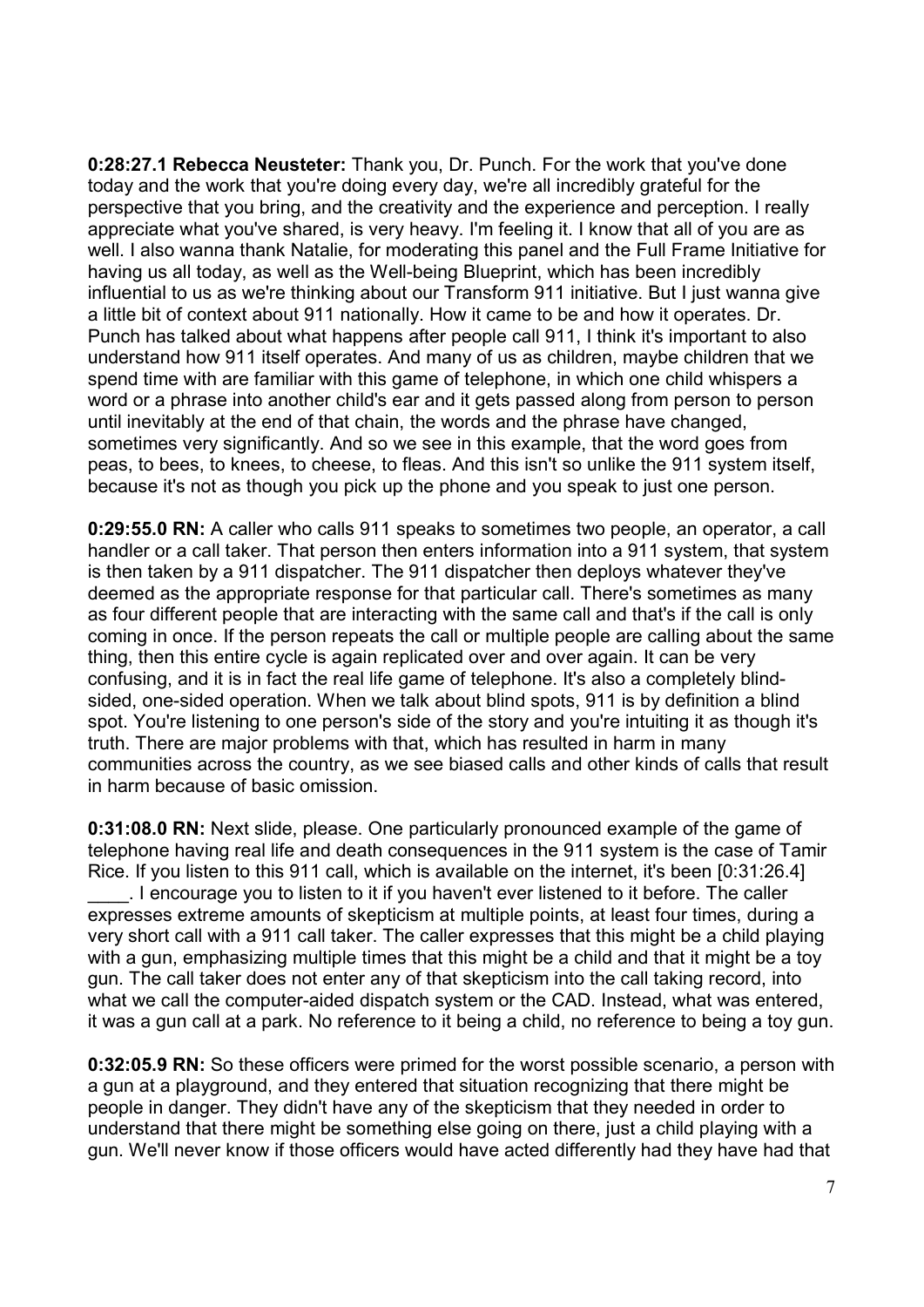information but I'd like to think that they would have and that this omission, as Dr. Punch has acknowledged, causes serious harm in the system that we see play out each and every day. But it's not just the omission that happens on the day-to-day from 911 call taking that we need to pay attention to, it's the omission of the lack of knowledge and history of how this system was set up in the first place and the fact that it's actually set up in a way and is acting just as it was designed. Next slide please.

**0:33:05.5 RN:** The first 911 call was made on this red phone in Haleyville, Alabama in February of 1968. And this is important because there were a lot of things happening in 1968 but Haleyville, Alabama recognizes this as their claim to fame. They have a museum set up around being the first to have made 911 happen in their communities, they have an annual fair every single year that honors and celebrates 911, but very rarely do you actually hear the exact details of what happened. So I'm gonna share a little bit about that today and hopefully, it will become clear that some of what we see today as these omissions and harms of 911 are product of the system and how they were designed. Next slide, please.

**0:33:55.9 RN:** So this is that red phone in action. You see US Representative Tom Bevill holding that red phone in his hand, answering that first 911 call. Who's next to him in the center of this picture is Bull Connor. Many of us know Bull Connor. He's an infamous white supremacist. That's not a controversial statement. If you look at the National Park website, they described Bull Connor, even under the Trump administration, as being a white supremacist. Bull Connor was responsible for violence against children who were protesting segregation and the children's crusades. He was responsible for the monitoring and the terrorism of civil rights protesters all across the state of Alabama and Birmingham, specifically throughout the 1960s. And when he stopped being in charge of public safety and policing in Birmingham and Alabama, he went on to be the public service commissioner and in his role as the director of that commission, he was responsible for bringing 911 into Alabama and setting the stage for what 911 looked like across the country. Next slide, please.

**0:35:06.0 RN:** So 911 was implemented but it was implemented for the wrong reasons and it was the technical infrastructure that was developed, which I'll talk about in just a moment, that set the stage for what Bull Connor began in Alabama and what now is the architecture and the foundation of 911 that we live with today. 911 was developed for the wrong reasons. It was aimed at suppressing protests by black communities against segregation and police brutality, otherwise described as civil disorder. This was not the first time that 911 had been attempted but it was the first time that had the political will and the commercial capital to make sure that it actually happened. Next slide, please.

**0:35:54.4 RN:** So the Kerner Commission was a commission that Lyndon B. Johnson put in place and after, there were almost 160 protests in the summer of 1967, there were protests against racial violence and segregation, much of this violence being perpetrated by the police against people of color. This was a summer that was not so dissimilar from the summer of 2020 but it was even more violent. And the Kerner Commission was was comprised in order to understand what caused these protests and to try to present a series of recommendations and proposals to try to put an end to protests like them in the future. It condemned white America's racism as the cause of protest and it demanded investments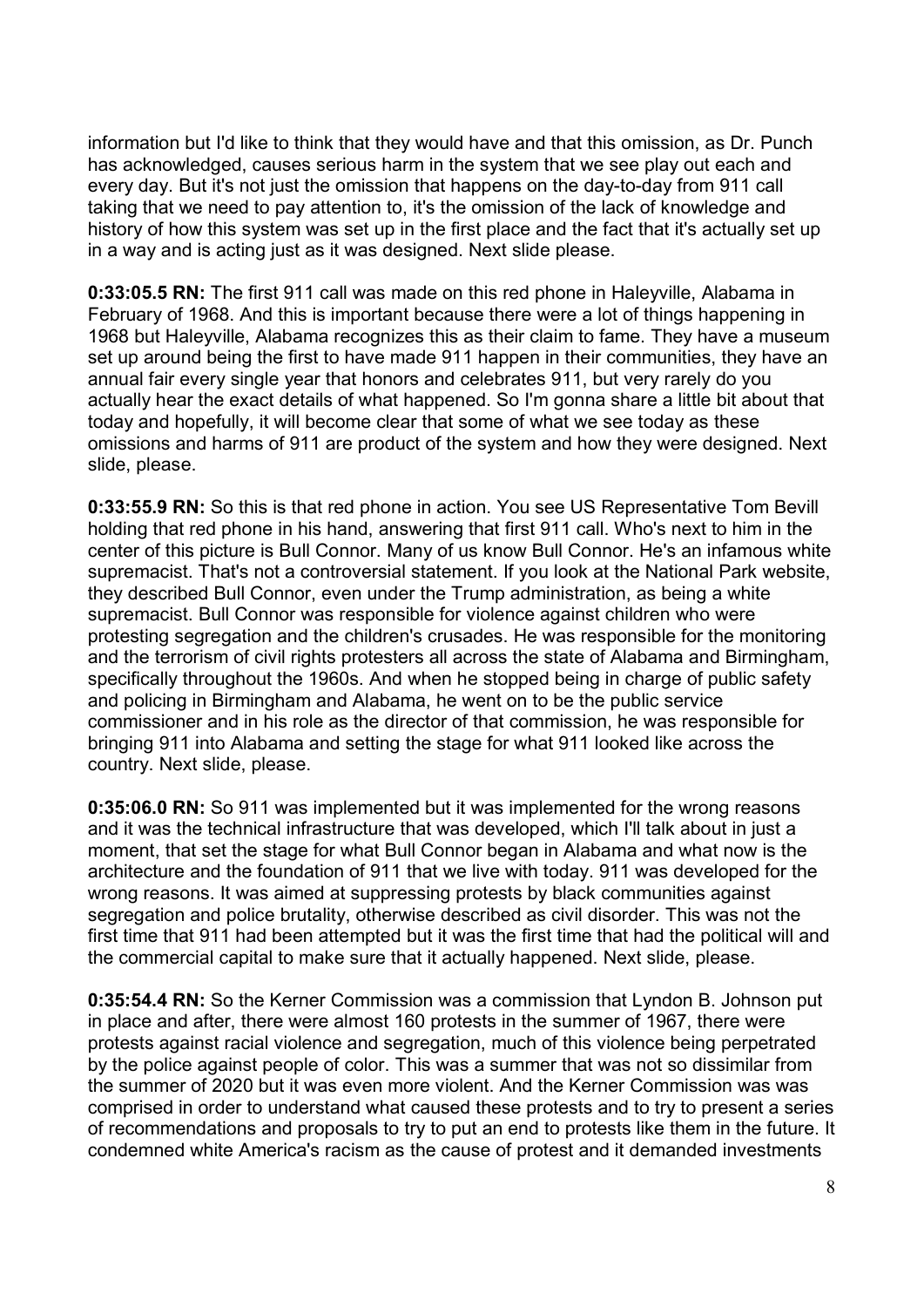in black communities and against discrimination. The proposals were far and sweeping, went from employment to education, to reducing the police apparatuses control in communities and really everything in between.

**0:37:00.5 RN:** But at this time, President Johnson was facing a very contested election against, who then ended up winning, President Nixon, our law and order candidate, and under political pressure, he suppressed the early findings that had concluded that the protests were a response and a logical effective response to political pressures and white supremacy. There was internal agreement about how to handle this, and so essentially, all of the staffers, over 100 of them, that had worked on the Kerner report were fired. There were, however, other pieces of the Kerner Report that got less play, less attention, but ended up actually being much more important to our story today. Next slide, please.

**0:37:49.1 RN:** The supplement on control of disorder which was led by Arnold Sagalyn is a very infrequently published and referenced piece of the Kerner Report. It's hard to find it. We were able to find it through our archival research. My collaborator on this project is Katrina Feldkamp, who's a very talented legal scholar, and was able to access many of these archives, and what we found in the supplement on control of disorder is that it focused on expanding the police capacity to actually suppress these protests. It created the structure that we have in place today for riot control training and equipment to be provided to police, what we see in operations and communities all across the country. Certainly, we saw this happen much in last summer and still today, and all of this was with the intention of trying to infiltrate black communities and movement spaces, sending spies into movement campaigns in order to try to end disorder. This report was omitted, as I mentioned, or this supplement, rather, was omitted as I mentioned but it's incredibly important and it really did set the pathway for 911 as we know it today. Next slide, please.

**0:39:16.0 RN:** The supplement and the proposal around 911 though had been given early warnings of concern in February of 1968 as the report was being released and 911 was being fully operationalized. LBJ said that 911 would decrease response times for police and fire, and paramedics but he also said that it would increase arrest and provide a more immediate solution to civic and civil unrest. He recognized that the police deployment would often be related to non-emergency calls, and his advisors advised him of this but he ignored those concerns. And in fact, shortly after, Haleyville, Alabama implemented 911. Several other jurisdictions did as well. The biggest city of which in July of 1968 was New York City. They made the choice to only implement initially 911 for police and we saw immediately the way that 911 acts today. Half of the calls that were made almost immediately to 911 were for non-emergencies and this resulted in over... Excuse me, almost 10% increase in police deployments, even though most of these calls were nonemergency.

**0:40:37.0 RN:** So returning now to the central question that Dr. Punch asked, and which we will discuss further now, next slide, Why did we couple care and enforcement? Why did we make this decision in order for 911 to default to police? We know that people experience crises and emergencies, we know that people need care in their communities, and we know that the police and often, fire and paramedics are not the best equipped to actually respond to these problems but we've made a decision to default to police and to require that 911 involved the police. So even when people are asking for non-police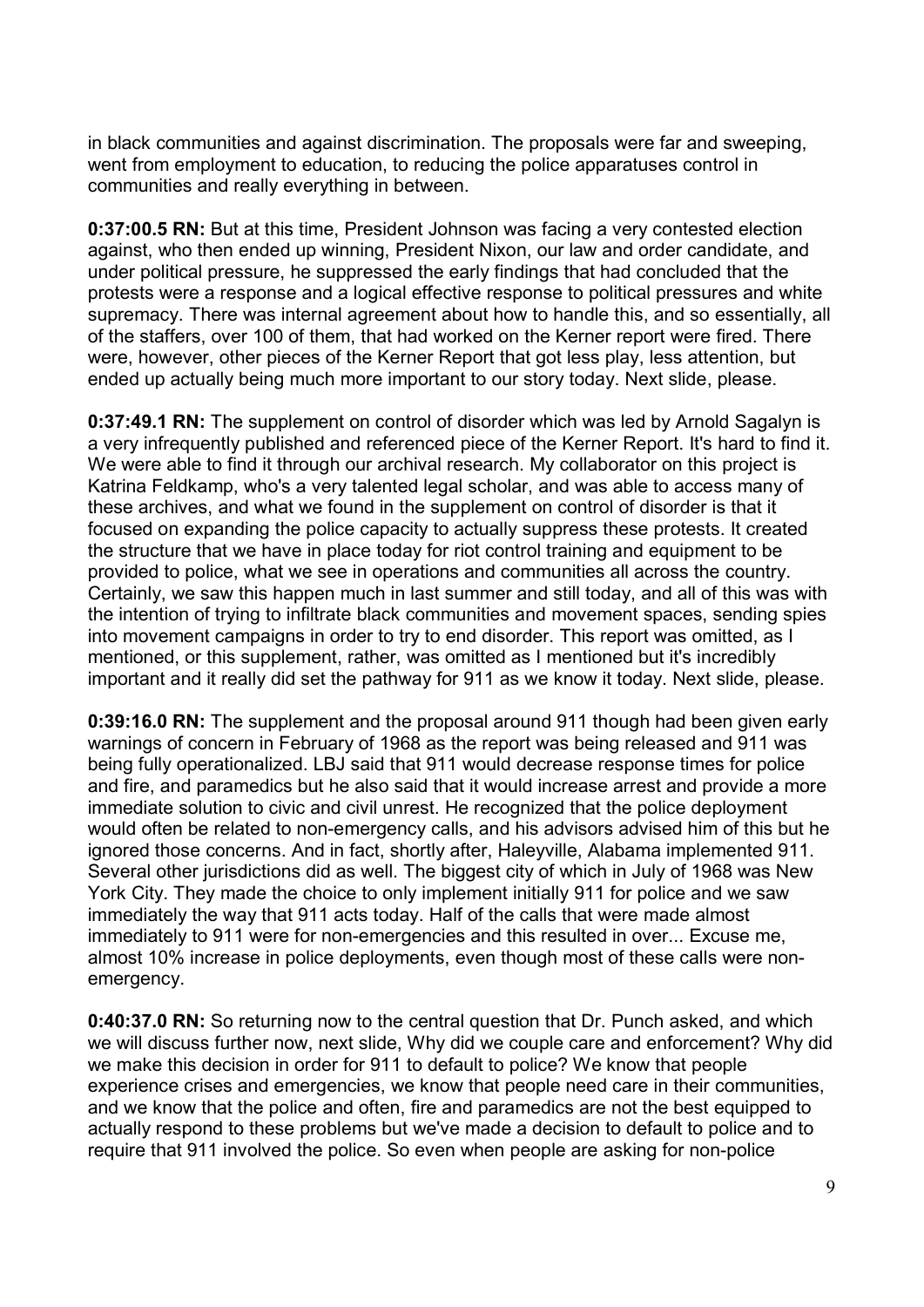responses... And when you hear 911 callers, they will often say, "Please don't send the police." We do not listen to them. We do not hear their cries for care. Instead, we continue to couple care with enforcement. Dr. Punch, I'll pass it back to you now.

**0:41:44.0 DP:** Wow, thank you for taking us to school, and that is the history that I did not know before I started working with this event, and it's astonishing to me. You would think, as a trauma provider, I would have known it and it really, really, really... It's so important and here's one of the reason why I'm realizing it's really, really important. It could be misconstrued at this point, with what we're sharing, that we're somehow insinuating that all people who are part of the emergency law enforcement and medical response are in some ways biased and intend harm to the people that they've been employed to serve. And I would adamantly deny and reject the idea that that is at all what is happening. The people who make it their life to ride on ambulances, to go into the middle of conflict, to show up when someone's life is on the line are not the problem. In fact, they are desperately trying to be part of the answer. And in fact, the burden of trauma that they carry in their bodies as a result of being exposed to so much pain and suffering is unreal and burdens their lives with very, very high rates of depression, PTSD, and suicide.

**0:43:27.8 DP:** So I just wanna take a moment to recognize and honor the people, not only like myself, who are inside this system, but it's actually liberating. So the point is it's liberating to recognize that it is not us as individuals who are making these choices but it is the design of the system. And if we don't know our past, how can we have control over our future? I wanna share a story with you that really embodies how much harm the system can create and where the actual harm might come from as we think about a path forward. So I was in training at the University of Maryland in Baltimore where I had the privilege of spending 11 years as a trainee and on staff at the Shock Trauma Center. And as a center in Baltimore, it was a referral center for a lot of other hospital systems, and so we often got patients sent to us who are really, really, really sick. And one of the patients that I remember receiving as a young trauma surgeon was a young man, a beautiful young man, who had lost parts of three out of four of his extremities, a part of both legs and one arm had been removed all as a result of having been shot 14 times. And I also knew that he had had operations on his abdomen and chest and when he got to our trauma center, it had been about two or three weeks of care that he had been through and he needed a lot of help.

**0:45:17.4 DP:** I ended up operating on, literally, his entire being at some point in time. Multiple trips back and back to the operating room to try to get his abdomen secure, make it so that he could digest, make it so his limbs were in some kind of recovery mode, make it so he wasn't literally covered in open wounds. And one of the days after the operation that we had done that day, I had an opportunity to sit with his mother. And as a patient that had transferred from another hospital, I didn't know his story from the beginning and I didn't know how he had ended up shot 14 times with injuries over his entire body, losing part of three extremities. And she sat with me and told me what had happened.

**0:46:10.3 DP:** See, he was burdened with struggling at times with symptoms of schizophrenia and he would sometimes act in a way that, remember, like I mentioned, was not in control and required help and his mother had gotten into the pattern of reaching out through 911 to a response that was specifically catered and focused on people who were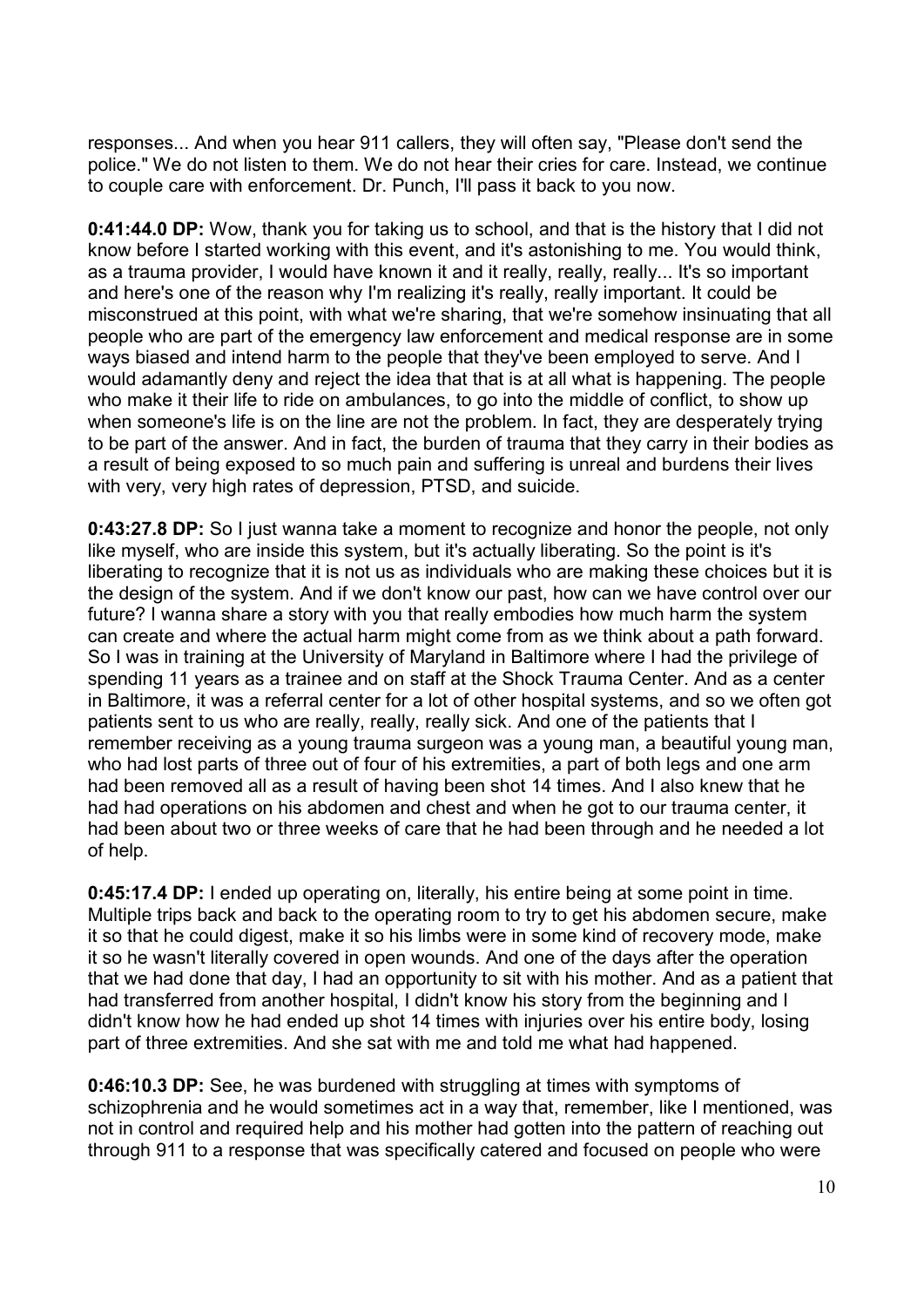having mental health crises. They were officers who would respond who knew him, that came always the same ones, they were crisis trained and they were able to de-escalate his moments and get him and his family safely through a number of times when his symptoms were really severe. Well, one time, his mom made the call but the system did not align and instead of activating a group of CIT, crisis intervention trained officers, officers who knew him, a standard group, a standard team was sent to his house unable to recognize what was happening in the moment, responding to his physical threat, assessing him, to me, represent a threat to everyone, which he did not. The officers took action and it was actually police who shot this man 14 times.

**0:47:41.3 DP:** As I sat with his mother and tried to grapple myself being inside a system that was supposed to be the answer and instead had become very, very much the question. I said to her, "How? And surely, there must be some way that you can recover from this. Surely, the officers, the department, you can get someone to attend to this, you can get some relief," because she had been, now many weeks, caring for him at his bedside, unable to work, and the whole family was reeling from the impact of this devastation. And she told me that she could not even get a lawyer to sit with her and hear the case. They were so dismissive. It had just become so normalized that there was no faults of anyone but her son. And it was in that moment when I really, really, really came to this crisis and understanding, "Wow, how could something that's supposed to be so right act so wrong?" And I think what we've just heard, makes it make sense. It makes sense that something that is composed of well-meaning, hard-working, sacrificing individuals creates outcomes which are unimaginable and quite honestly, untenable. Next slide.

**0:49:12.0 DP:** One of the ways in which I see this manifest in a smaller way is the way in which down the role of the healthcare system continues to dismiss and not respond to the ways in which people are presenting with their pain, asking for help, and instead, getting told that it's not anyone's responsibility to deal with the burden of that pain except for themselves. The same word that that mother had been receiving. This is a body of work done, again, by Dr. Andrade, as well as Jane Hayes, who's a medical student working with this body of work, and we looked at the experience of people who had retained bullets versus people who did it.

**0:49:57.3 DP:** Now, you might be like, "What does this have to do with 911?" But here's the deal, this is an example of a system which has normalized harm at every step of the way. See, you've seen it in every Western movie or even some sci-fi movies that are futuristic. If someone's been shot, what's gotta happen? The bullets gotta come out. I don't care if it's the veterinary student is the only person who can help, they're gonna get that bullet out and someone's gonna take a shot of whiskey, and they're gonna heat up something, a metal, and they're gonna bite and scream, and then the bullet's gonna come out, and that would be it. Everything will be fine. The reality is that simply taking out a bullet physically doesn't always solve all the problems of what's happening, and the practice in surgery is to leave bullets behind. The thought process being that going in and digging out a bullet is not worth the harm of the surgery and the trauma that that would create.

**0:51:00.0 DP:** The thing about it is for patients psychologically, emotionally, metaphysically, I don't know what it is, but for them it is like the movies. The moment that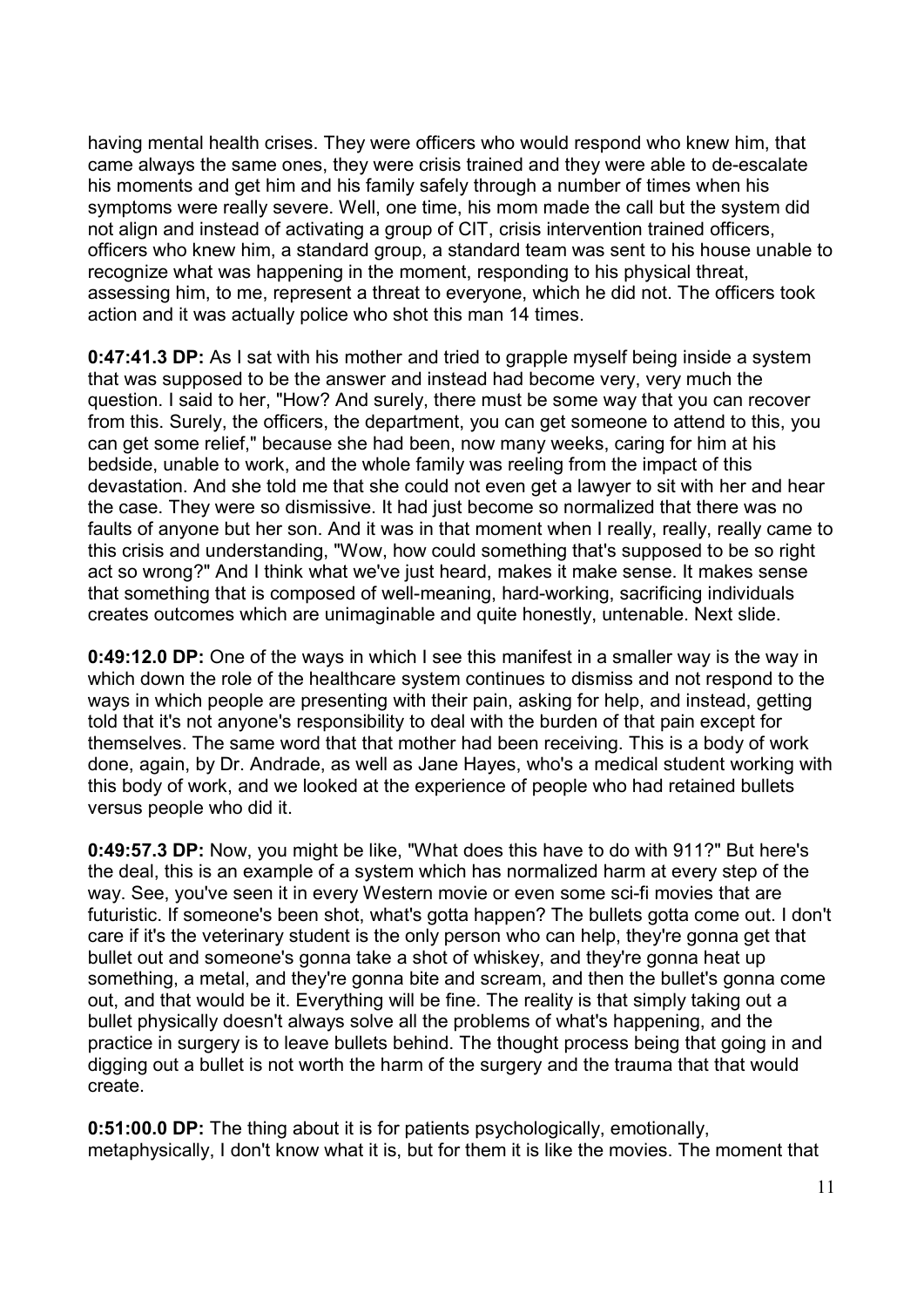bullet comes out, there is such a peace and a calm. There is a sense that what was intended for their harm has been removed. And we looked at the experiences of people who had retained bullets versus not, and found that people with retained bullets stayed in the hospital longer, were more likely to come back to the ER for care in the next 30 days, and were much more likely to experience a bullet injury in the future. This is the one example that drove me to create a body of work, which I think is the antithesis of some of what we've talked about with what's so wrong at 911.

**0:51:53.2 DP:** Next slide. I have found that the way in which the healthcare and the emergency system burdens people with more trauma drives bullets deeper to be so egregious, that I with the cooperation of a whole lot of really invested and caring people in the St. Louis region, have created something called the Bullet-related injury clinic. And it is a system of care, which is the opposite of so much of what we just talked about. It's a system of care that's focused on people who are leaving the emergency room after having been shot, who are then going back to their environments where they came from and having to deal with having a hole in their body, having suffered the intention for death, energetically moving through their flesh.

**0:52:44.5 DP:** That body of work starts with a radical generosity. We give people a gift before they leave the emergency room, that includes wound care supplies, pain control techniques, and our number. And even my face. Like that person saying, "Hey, we're here. We see you. We care. And you're not alone. You're safe now." We bring people into a clinic that is in the community That's one door you walk in, you don't have to dial one if it's raining or two of it's snowing, it's just open. We have a phone number where we can text and call, and we make it as accessible as possible. We don't ask them to sign things and give us information on their insurance because it's free. Because the financial trauma of experiencing emergency care is real. We saw that come up in the chat.

**0:53:34.4 DP:** We focus on pain relief, sleep aid, stress management and GI support, because people's sympathetic nervous system has totally dysregulated. So they can't sleep, they can't eat, they're in pain, and they are really stressed out. We focus on relationship building, because we know that the primary injury of going through this kind of trauma is an injury to trust. People have a very hard time believing that the world is a good place and that their bodies are safe after they have been shot. And then we add and connect them to other social resources so that they can get the care they need. And sometimes, we're even able to provide immediate financial relief or at least a free ride, a meal and some TLC.

**0:54:20.8 DP:** This bullet-related injury clinic is the pinnacle of my work as a trauma surgeon, and it's the idea that I shared with you earlier. That while trauma is not experienced in an individual, it can't be healed in an individual. And having this community of health surrounding this injury has led to a system of care, which by design is antitrauma. A system of care very, very different from 911. Next slide. The brick is a big, beautiful building where folks can play basketball and they sit on a table and get their wounds cared for by loving, concerned people. And it's a community that says explicitly, especially to Black men, "You're safe here, your pain matters, and we're gonna get you through this." Next slide. You can learn more about this body of work at our website. Here it is, thetstl.com And I wanna share that framework to kinda set up this next set of ideas.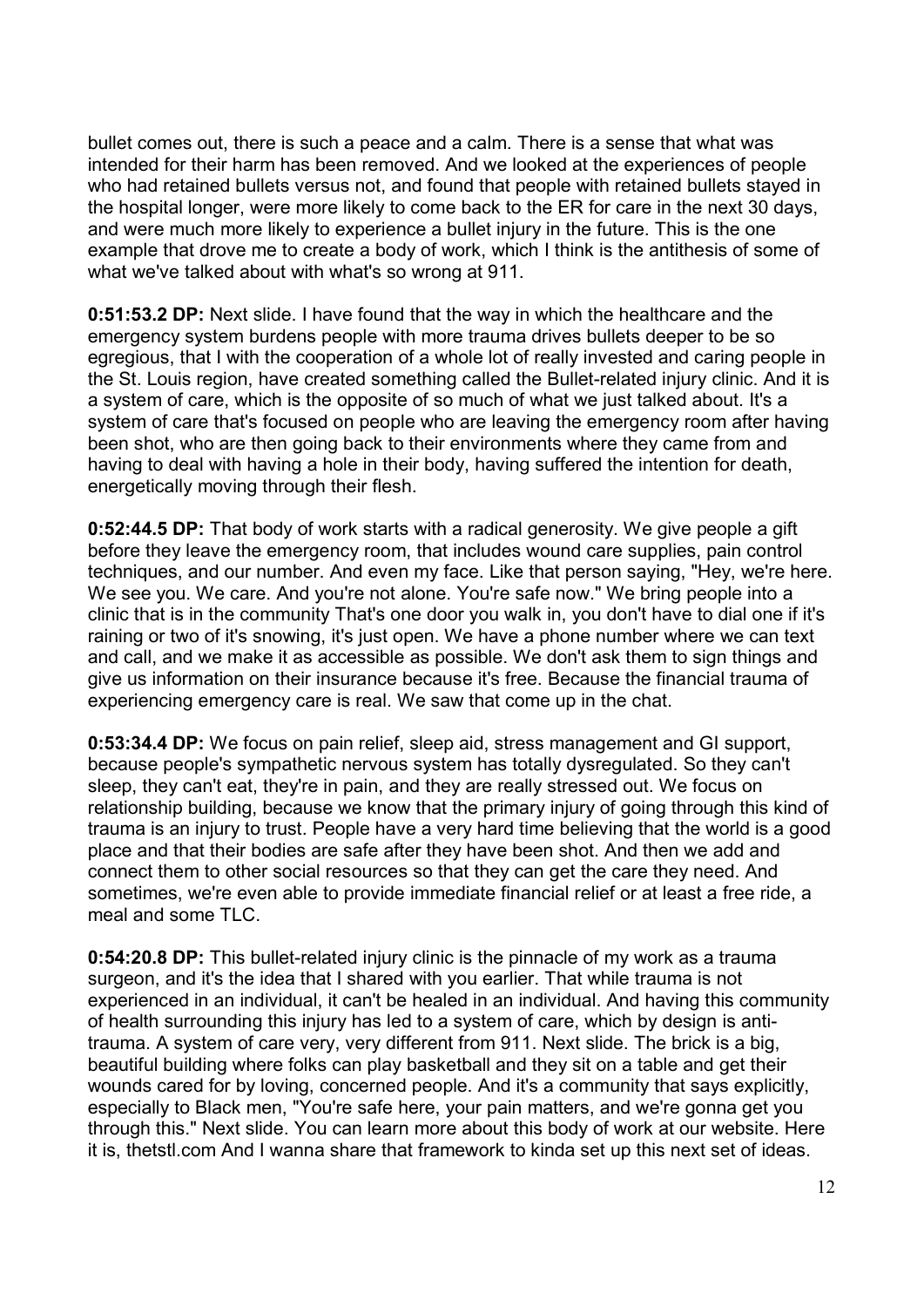That if it's possible to do this for trauma recovery, isn't it possible to transform 911 itself? Back to you, Rebecca.

**0:55:43.9 RN:** Thanks Dr. Punch. And not only is it possible, it's necessary. It's a social and moral imperative to transform 911. People rely on 911 for care. They should be able to rely on it for care, it should not default to enforcement. That's why we need to transform 911. Next slide, please. The work that we're doing at the Health Lab with a large number of partners, including the Full Frame Initiative, is seeking to transform 911 in order to innovate crisis response for public health, safety and justice. Next side. To support healthy communities. Next slide. And to improve equity and crisis response. Over the next year, we'll be bringing together our stakeholders across the country who are interested in getting involved in developing inspired ideas. There are no wrong ideas, there should be no wrong door to seeking care. And care should not involve enforcement. I wanna reiterate what Dr. Punch said, this is a broken system that breaks people. The people who enter this system often are incredibly well-intentioned and work really hard and have to work much harder because they're working within a broken system. And so, we hope that you'll all join us to make really need a transformative change in this system.

**0:57:13.1 RN:** Next slide. And my contact information is on the slide. I would be more than happy to hear from you and work with you, and are very grateful to have people engaged in the conversation, see what is the ask. The ask is to join in the conversation and to start to come up with ideas that really help to engage in all of us. Feel free to reach out to me directly if you're interested, and we will share more information as we have it in the coming weeks and months, but I will pass it to Natalie now for the next piece of the conversation, and thank you all for being with us today to think about how we can change these broken systems.

**0:57:58.4 NW:** Thank you, Dr. Punch and Rebecca for an amazing education. So grateful for you today. Now is our time to open it up to our attendees for Q&A. So again, please raise your hands, type your questions into the Q&A chat at the bottom of your screen, we'd love to hear from you and we love to take advantage of this time that we have from our experts sitting here.

## [pause]

**0:58:33.1 NW:** So I think Katia put in a question in the chat. I think more on innovations you've seen including beyond St. Louis, while people are putting... What other innovations have you all seen beyond St. Louis? And maybe that's directly for Dr. Punch and Rebecca.

**0:59:08.0 RN:** I'd love to encourage Dr. Punch to talk about some of the re-use of ambulances that you all have put in place there that I think is a really creative model, if you'd be willing to share what people are generating other questions.

**0:59:22.6 DP:** Yeah. I was thinking perhaps you could speak about Cahoots as well, but just a simple thing, when we do mobile outreach or we're at events, we do a significant amount of harm reduction work for folks who are using opioids, and we do community events that are engaging youth and otherwise. We use an ambulance that we have repurposed and actually, we have a mural that a local artist, Cbabi, made for us. He's a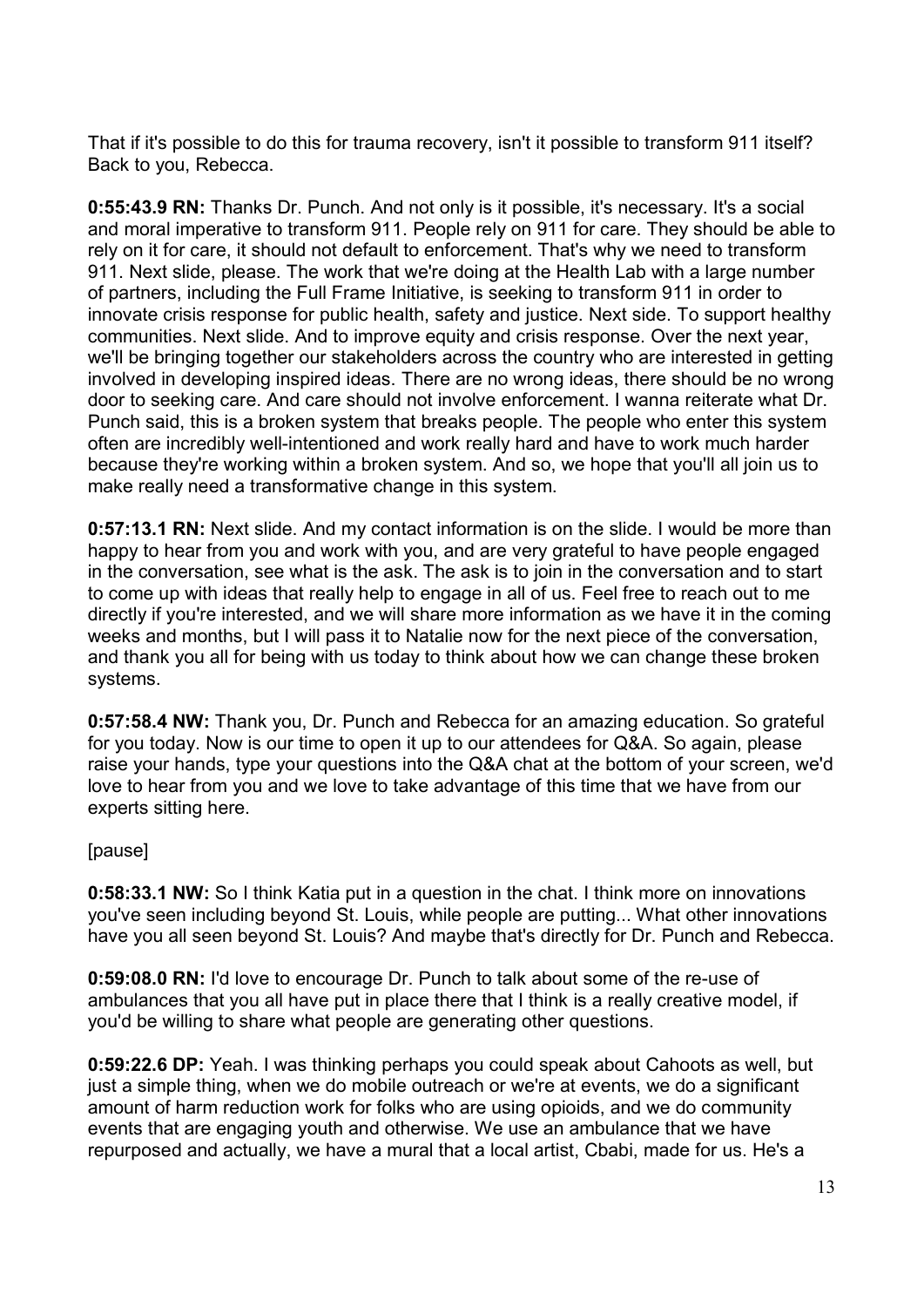nationally known artist, and it depicts our community of health and this idea that we are not well unless we are all well. And the idea is turning around the idea that the ambulance goes to your neighborhood and pulls you out and takes you to this big foreign place, but in fact that the ambulance brings resource and love out to you where you are, because you deserve to have it where you are. And it's repurposing something that was intended to see deficit, to see deficit in community, and instead is simply adding to the richness of community because that's where real healing occurs.

**1:00:45.3 DP:** But, I also will comment that Forward Through Ferguson, an incredible body of work that is the non-profit that was created after the Ferguson Commission, which was created by the Governor after Michael Brown's murder in Ferguson, that that group has been working locally on re-imagining 911, and has been looking at some other national models. That's what I was referencing, Cahoots, as a way of thinking about having a separate, not law enforcement contained response to emergency calls, which could focus on getting people the care they need when it does not in any way, need to be connected to law enforcement.

**1:01:30.9 NW:** As the questions are... Oh, sorry, go ahead Rebecca.

**1:01:34.4 RN:** I was just gonna add a couple of points. Dr. Punch mentioned Cahoots, and I know that there are some questions about 988. I think that if it's okay, Natalie that I can address some of those together. Cahoots is a model program, it has yet to be evaluated but it's been in place for over 30 years. It's based in Eugene, Oregon, it's being replicated all across the country. Basically it aligns medics along with outreach workers, and they proactively engage with people on the street, and they also respond to some 911 calls. They're primarily responding to behavioral health calls and people who are experiencing homelessness, and there are other programs in Denver and Albuquerque, as well as a number of other cities that are cropping up that are similar to this. It's a really inspired area, it definitely needs a lot more attention and investment. I would argue that a lot of what we need also though, doesn't deal with behavioral health as specifically and that as Dr. Punch has mentioned, bringing care to people is essential in answering these questions. And that we need to start to answer some of the really tough questions. Some of these models that are cropping up are cropping up because they're dealing with calls that feel safe.

**1:02:53.8 RN:** Calls that don't involve violence. And what we need to see is we also need to see creativity when it comes to domestic violence, when it comes to neighborhood disputes, when it comes to people who are having crises because they don't know how to communicate and problem solve with each other. Because these are some of the times in which police are most often called, but yet they have very few tools to effectively deal with these problems, and instead leave communities broken by making arrests and taking people out of communities and destroying social capital. In terms of 988, I think it's important to highlight 988 at this moment in time. About one year ago, Congress enacted legislation to ensure that 988 would be available in all communities across the country, similarly to when Congress made 911 available in 1968, but it took until 1999 until Congress actually mandated that 911 be available in communities all across the country. In 2000, 988 was introduced as a line that people are supposed to be able to call if they're experiencing behavioral health crises. Aand these lines are going to have to be put in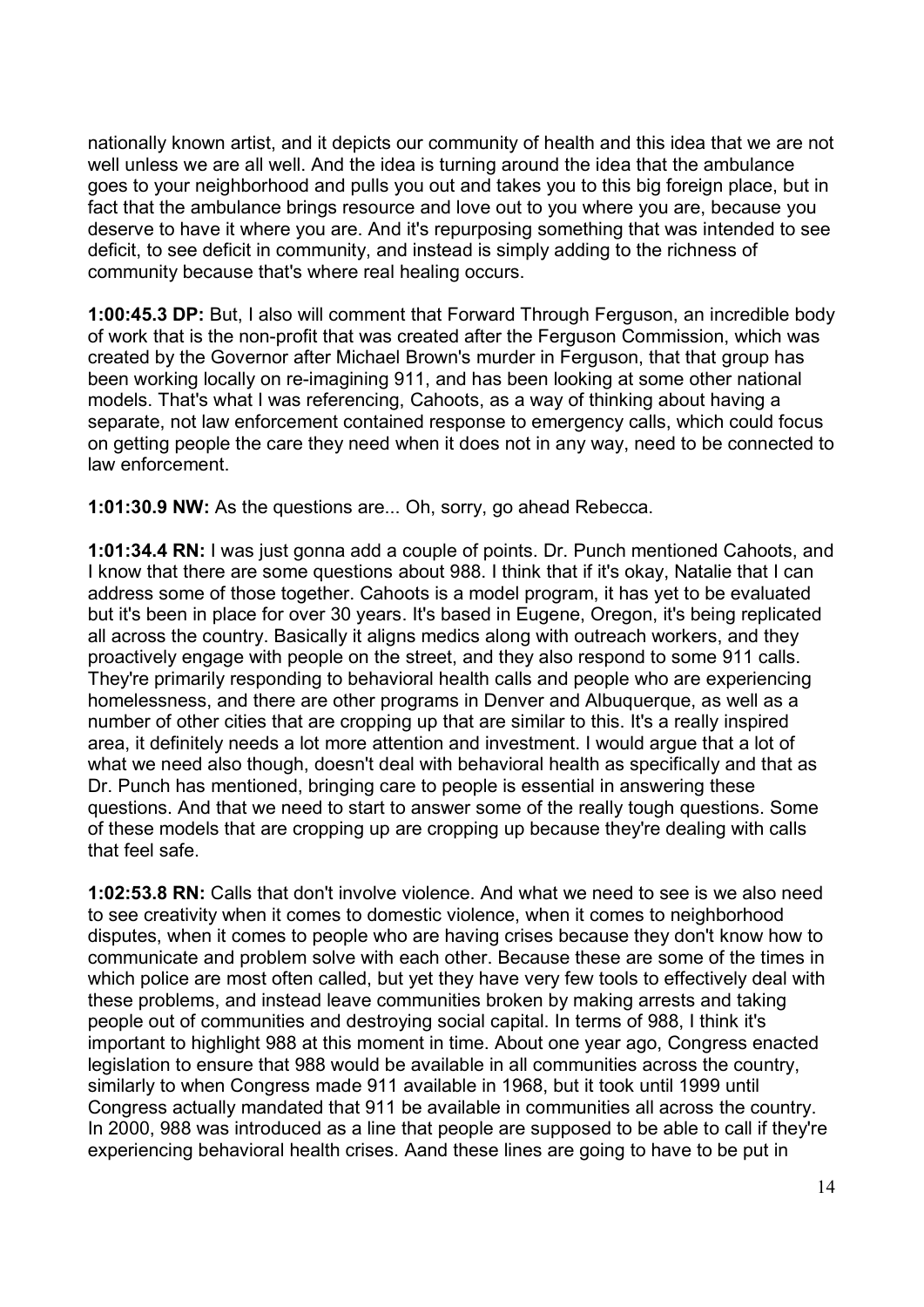place by the middle of July of 2022, so one year from now. This is progress, but we also have to recognize that no investment was really made in order to make sure that people are gonna be receiving the services and the care that they need.

**1:04:24.7 RN:** It's just another number to call, and we fear that some of the challenges that are being experienced with 911 will not only be replicated, but will be compounded by the fact that people will be confused about which number to call for whom, and that resources will be even more diffuse than they are now.

**1:04:46.0 NW:** Thank you, and thank you for that. And I'd like to call Jeanne Milstein to the screen. Is she still there? Okay, Jeanne, go ahead.

**1:04:54.2 Jeanne Milstein:** Can you hear me?

**1:05:01.9 NW:** Yes.

**1:05:03.3 JM:** Okay, thank you. First of all, thank you for organizing this. It's extraordinary. Thanks to both speakers. I'm the Director of Human Services in the city of New London, Connecticut. We are a city of 27,000, and we are the number three most distressed municipality in Connecticut. And we implemented a model four years ago to deal with the opioid crisis in our community, it's a peer navigator model, and to Dr. Punch's point, it's based on harm reduction, it's based on the work with HIV/AIDS married with our housing coordinated access network. And our navigators are individuals with lived experience, and they do outreach, they meet people where they are. During the pandemic, if somebody needed PPE, etcetera, etcetera.

**1:05:50.5 JM:** And model has worked very effectively 'cause there's trusting relationships. And we are now taking that model in New London and we are replicating it into a public safety mental health initiative. With the police, while we do have mobile crisis and we have crisis intervention training, there's really no follow-up. We see the same people all too frequently, so I'm excited about the model because again, if there will be relationship building, harm reduction, support, meeting people where they are. I would love feedback and love to know if anyone else is doing anything innovative that we can learn from here.

**1:06:35.2 DP:** You got me speechless over here. You are talking my language. We did a very similar effort that was fueled by Covid first, the need for trusted messengers and then the ways in which peers are not only better communicators, but they're just smarter and do it better. And so, I cannot say enough about how powerful what you're saying is because it brings everyone's trauma response and sympathetic nervous system tone down, when you're helping in community rather than from outside a community. I think one of the things that I think is really, really powerful is to move that response all the way into the emergency room and to have people, not just once someone's transported or has an interaction, but to have people... And I even had one of our prosecutors ask to have a presence in their office. There's so much opportunity, I think, to keep that peer support going because sometimes we do this really great job of meeting people where they are and then they go into the system and then they still have to go through the same stuff. But you know what? I'm gonna send you my email because I wanna know more about what you're doing in New London. It sounds amazing.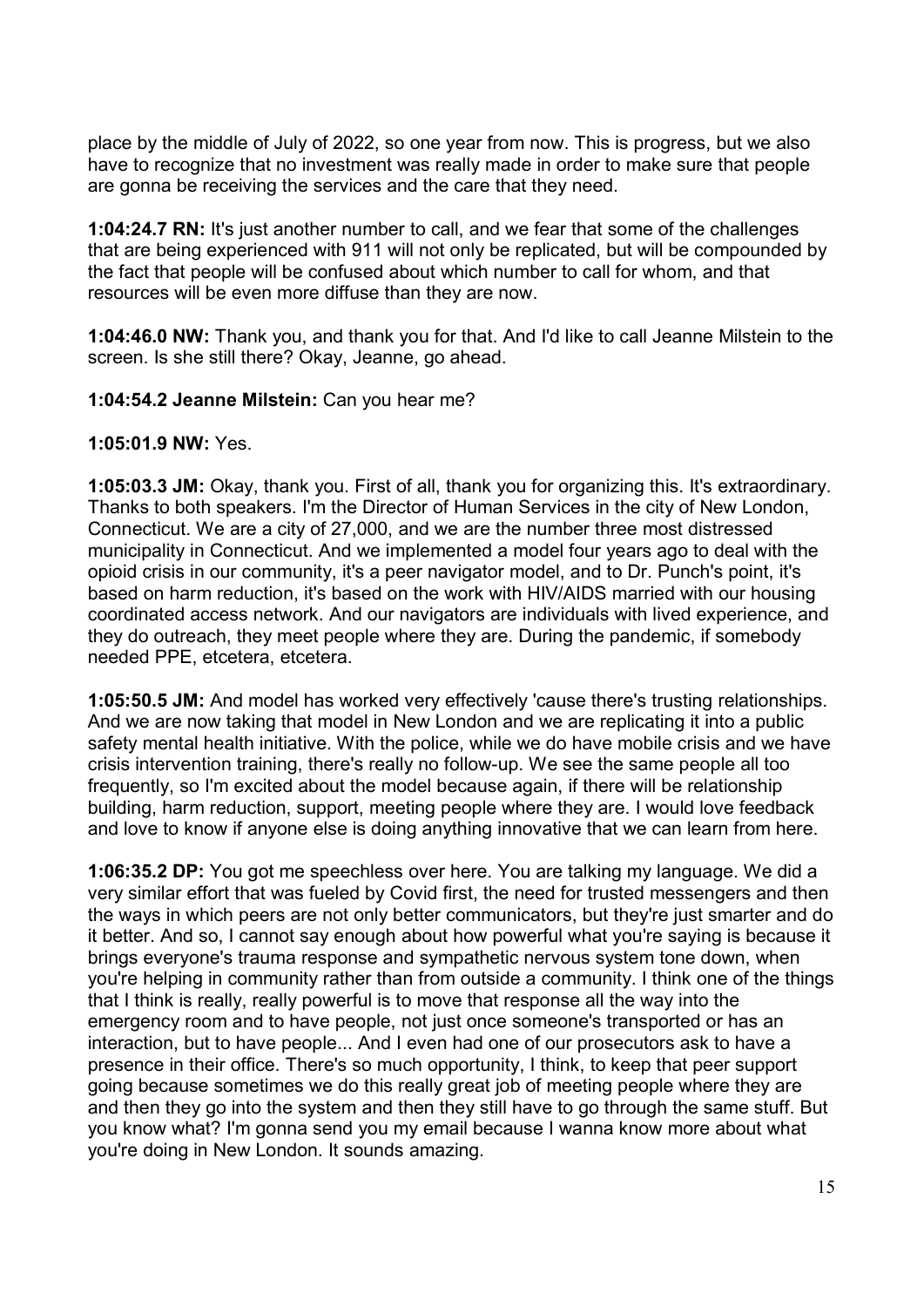**1:08:02.7 JM:** Well, I was actually... Since I'm old school, I was gonna ask you if I could give you my phone number in the chat so we can have a real conversation. Thank you.

**1:08:12.2 DP:** Love to.

**1:08:18.0 NW:** One of the questions that came up is, What can people do to really advance this discussion to create change and transformation no matter their position, no matter where they work, or who they are in what community? So I'll kick that to each one of you for a down and dirty, quick response. [chuckle]

**1:08:44.0 DP:** My biggest thing is when I stopped allowing myself to be agnostic to pain and suffering, I just refused to think it's okay. And no matter what the system was telling me was acceptable, I was still able to see people as whole real people that needed to have their pain and suffering acknowledged. I think simply standing up for that and starting right there, is it something that everyone can do. There's always discourse and conversation and small and big decisions that are being made, that dismiss that kind of experience. And I think that's with the foundation. When I started being intolerant of ignoring pain and suffering, I really started having a voice in conversations, which was really different. I also think grappling with system level dynamics rather than getting dragged into individual human resource people, sensitivity training type conversations, by insisting that the conversation happened at the right level, I think you can really, really elevate everyone's discourse around it. That's philosophically where you can start as an individual.

**1:09:57.6 RN:** Yeah. I second everything that Dr. Punch said. I think also what's really important here is that we need to understand how 911 operates. There's a universal number, there's no universal application or way really that it's being applied in your community. There's over 6,000 911 centers in this country. They're known as PSAPs, or public safety answering points. I encourage you to understand what the PSAPs look like in your community. Sometimes there are multiple. Los Angeles County, for example, has almost 80 different 911 centers. And so, we need to think about how resources are being spent, but also how care is being delivered when it's so fragmented. I think really trying to educate yourselves and try to ask these questions.

**1:10:46.1 RN:** There are increasing amounts of resources in how to be involved in bystander training, if you hear someone say that they're gonna call 911, I strongly encourage you to ask them why and whether or not there might be another solution. 911 may very well be the right answer, but as we've learned through our work in very different applications, whether it's trauma and surgery or police enforcement, 911 often isn't the best answer, isn't often the quickest solution. And I want to highlight another point here is that 911 is very unlikely able to solve underlying problems. What we can do best, if we are at our best, is that we can stabilize in the moment. What we need to do, and I wanna give credit to my co-faculty director, Harold Pollack, for coming up with this idea of second response. We need to use 911 calls as a flag for a problem and be very deliberate in following up afterwards to make sure that people have the resources and the care that they need to prevent the next crisis.